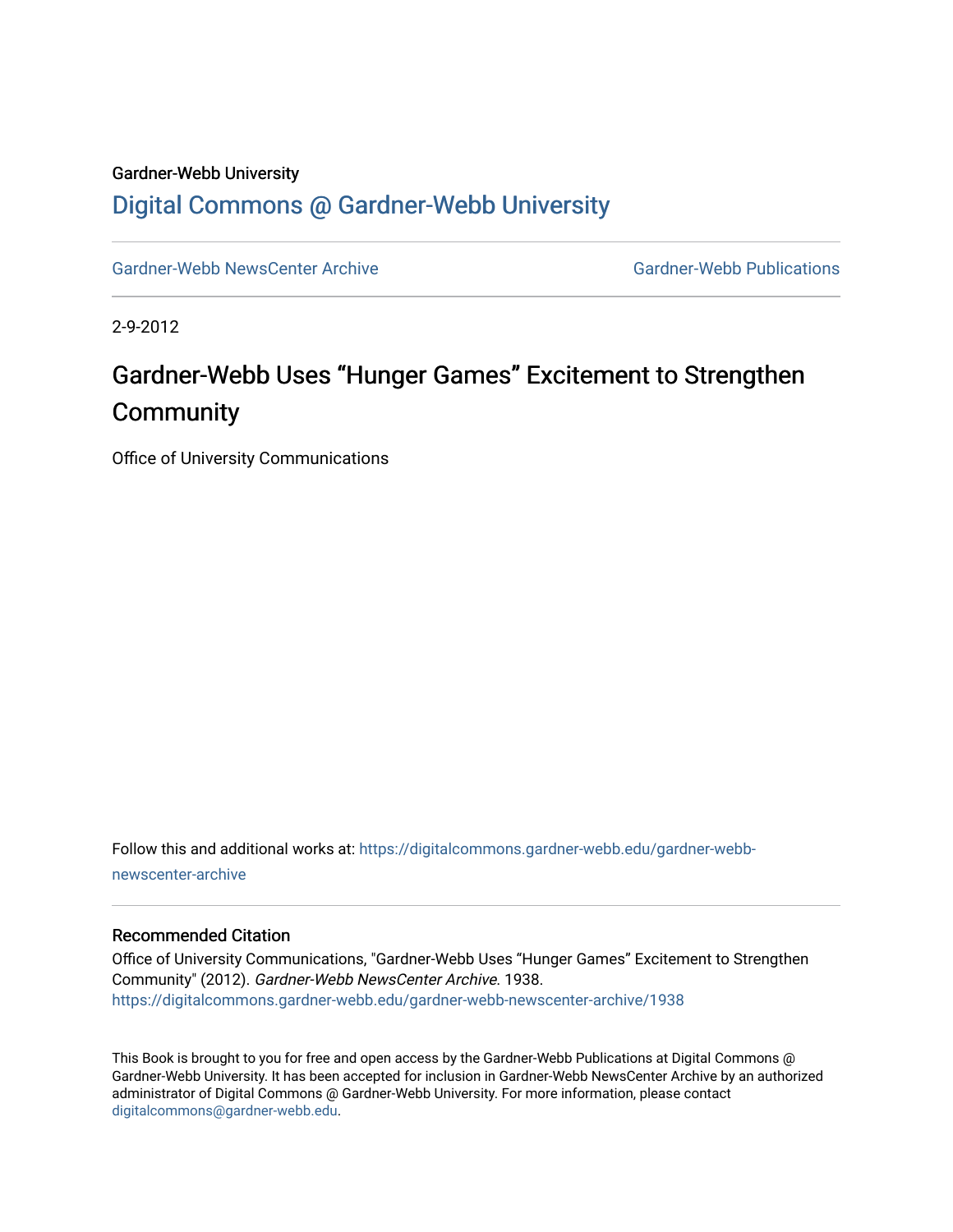## **Gardner-Webb Uses "Hunger Games" Excitement to Strengthen Community**

**webpublish.gardner-webb.edu**[/newscenter/gardner-webb-uses-hunger-games-excitement-to-strengthen-community/](https://webpublish.gardner-webb.edu/newscenter/gardner-webb-uses-hunger-games-excitement-to-strengthen-community/)

Office of University Communications **February 9, 2012** 

BOILING SPRINGS, N.C.— Gardner-Webb University's Broyhill Adventure Course (BAC) and communication studies program are using the excitement for the upcoming "The Hunger Games" film premiere to strengthen the community.

The BAC is proud to announce "The Hunger Games Challenge," an event that will plunge participants into the thrill of the "Hunger Games" arena, without the violence. The event will take place throughout the day from 10 a.m. to 9 p.m. on March 3 at the BAC. The cost is \$10, and participants must be at least 12 years old. Registration is open until Feb. 17 at gardnerwebb.edu/hungergames.

Resident film critic Noel T. Manning, II., director of University relations and adjunct professor of film studies at Gardner-Webb, will also host a panel discussion on "Screen Adaptations and North Carolina Filmmaking." That event is free and open to the public, and will be held at the Cleveland Memorial Library at 6 p.m. on Feb. 28.

Registrants for the BAC "Hunger Games Challenge" will be paired randomly as Tributes and assessed on how quickly and accurately challenges are completed. Activities will test the Tributes' balance, physical coordination, communication and problem solving skills, acrophobia (fear of heights), and determination. Tributes will have to work together and form alliances, as some challenges are solved more successfully and quickly with teamwork.

The challenges involve both high and low ropes activities including a nitro crossing, an initiative wall, the acid river, the Zen balance platform, and a climbing challenge on the BAC's alpine tower. The level of challenge is moderate to strenuous. Trained facilitators will be on hand to ensure individual and group safety.